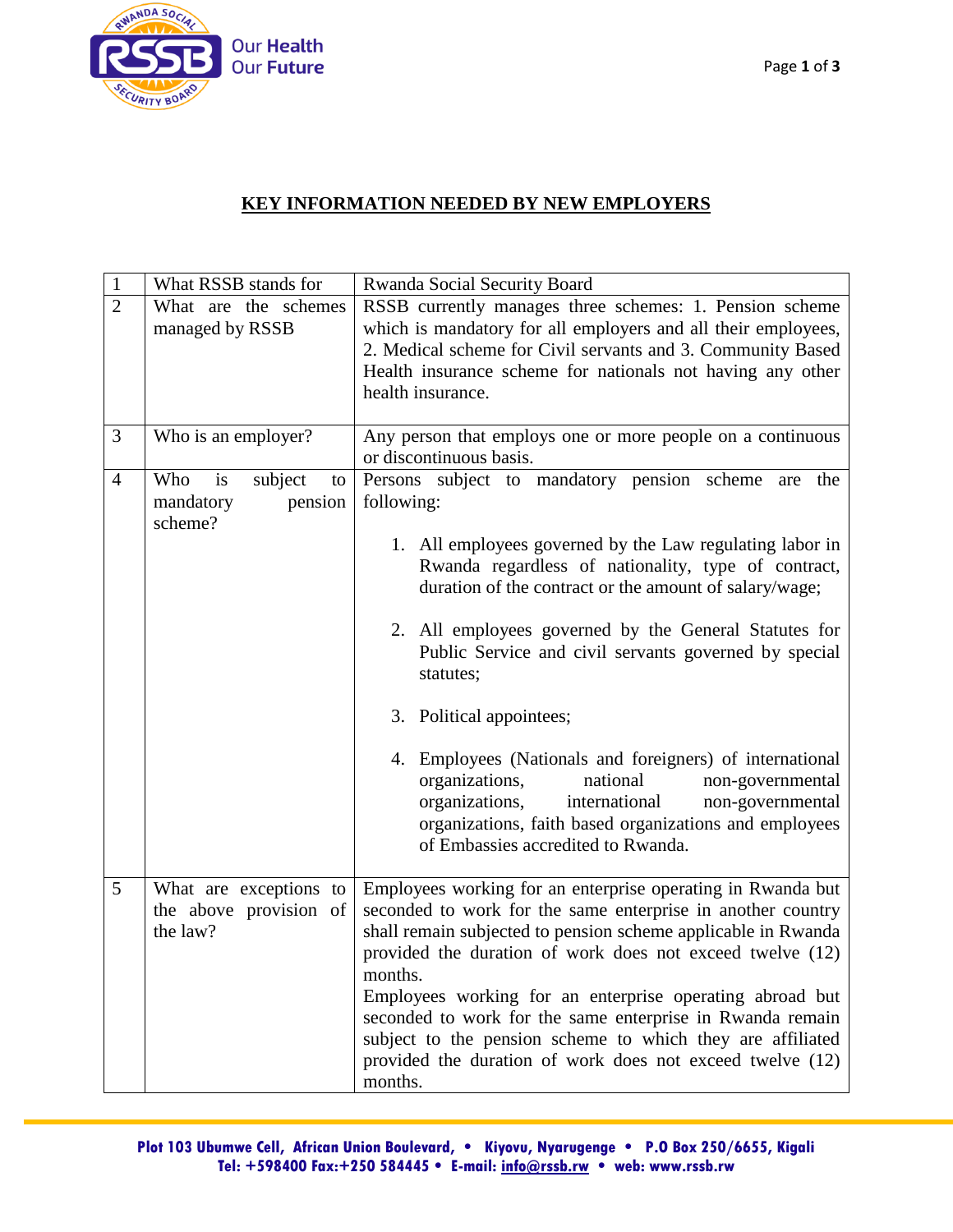

| 6              | When to do registration?                                       | An employer shall be required to register with the public<br>institution in charge of pension schemes within seven (7)<br>working days from employment of the first employee;                                                                                                                                                                                                              |
|----------------|----------------------------------------------------------------|--------------------------------------------------------------------------------------------------------------------------------------------------------------------------------------------------------------------------------------------------------------------------------------------------------------------------------------------------------------------------------------------|
|                |                                                                | An employer must have a newly hired employee registered<br>within seven (7) working days from the date of employment.                                                                                                                                                                                                                                                                      |
| $\overline{7}$ | How to register?                                               | For organizations which register through RDB, the registration<br>as employer is automatic, for others the registration is done<br>through RSSB branches present in all 30 districts across the<br>country.<br>As for the new employees, they are also registered through<br>RSSB branches by filing the registration MS Access form that<br>can be downloaded on RSSB website www.rssb.rw |
| 8              | What is the<br>base<br>of<br>contribution?                     | The contribution due to mandatory pension scheme shall be<br>based on gross salary composed of base salary, allowances,<br>bonuses and other fringe benefits as well as the cash value of<br>the benefits in kind. However, allowances with refund<br>character and retirement benefits shall not be included in the<br>contribution base.                                                 |
| 9              | What is the rate<br>of  <br>contribution to pay?               | 8% of the base (of which)<br>$\geq 5\%$ is contributed by the employer.<br>$\geq$ 3% is contributed by the employee himself.                                                                                                                                                                                                                                                               |
| 10             | Who is responsible to do<br>contributions<br>the<br>deduction? | The employer shall be responsible for the collection of all<br>contributions composed of the employer's share and the<br>employee's share to be deducted from his/her salary at the time<br>of payment of salaries/wages.                                                                                                                                                                  |
|                |                                                                | The employee shall in no way object to the deduction from<br>his/her salary of the share provided for under this Law, neither<br>shall the employer deduct from the employee's salary<br>deductions that the employer failed to deduct at the time of the<br>last payment of wages.                                                                                                        |
|                |                                                                | The employer shall have an obligation to pay its share of<br>contributions. A contract entered into in violation of this<br>Article shall be deemed null and void.                                                                                                                                                                                                                         |
|                |                                                                | When the employee works for two $(2)$ or more employers, each<br>employer must make contribution deductions in proportion to<br>the employee's salary.                                                                                                                                                                                                                                     |